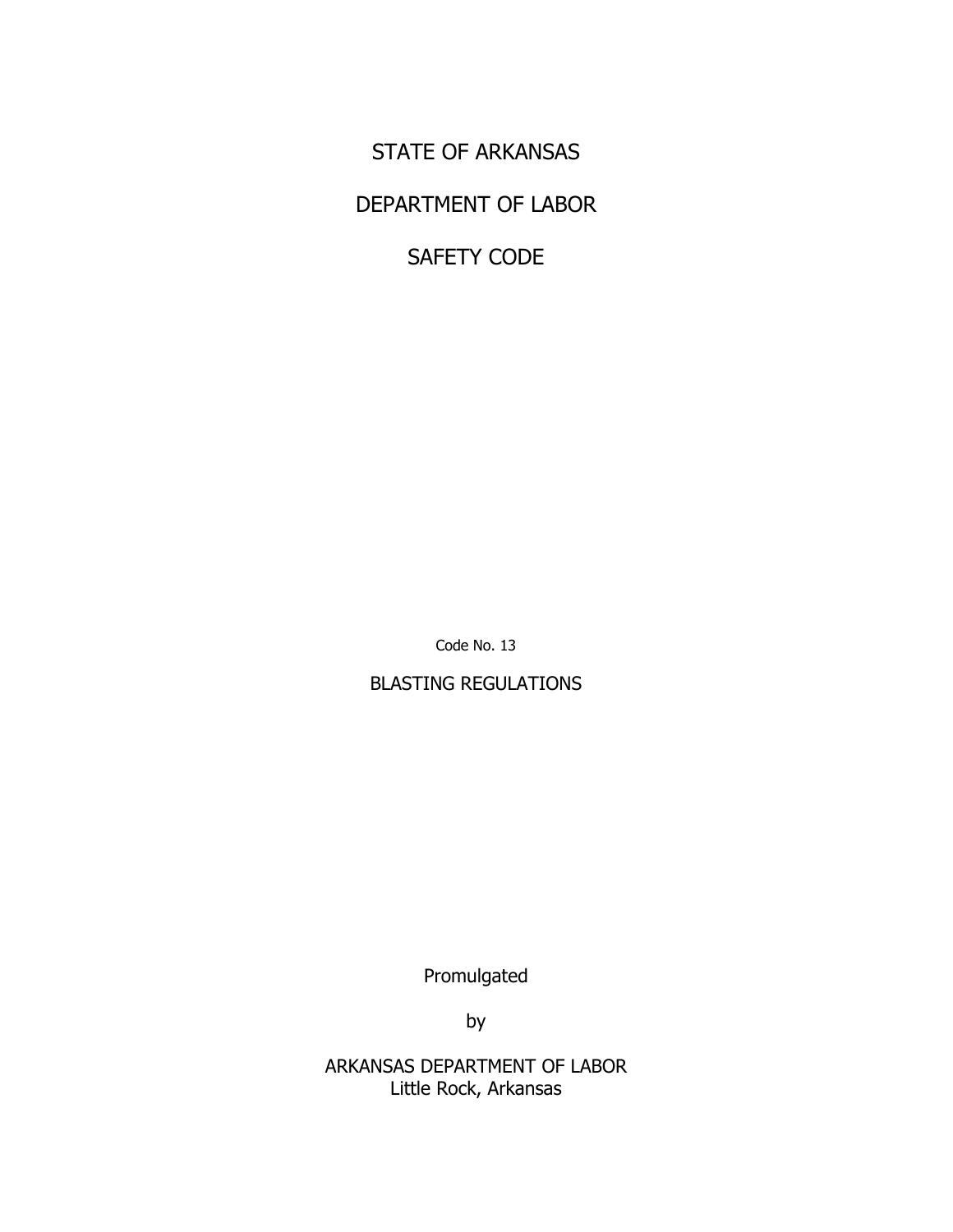These rules and regulations are promulgated by the Director of Labor of the State of Arkansas pursuant to the authority granted by Ark. Code Ann. §§ 20-27-1102 (Repl. 1991).

13-(a) PURPOSE.

(1) The purpose of these regulations is to ensure that all individuals engaged in blasting meet certain minimum qualifications and have been trained in the handling and use of explosives, as well as the storage of explosives, the transportation of explosives, record keeping, primary blasting and secondary blasting.

(2) These rules and regulations are intended to ensure that blasting in Arkansas is conducted by qualified individuals.

13-(b) SCOPE AND APPLICATION.

(1) These rules and regulations require that all individuals, prior to performing or conducting any blasting operation, meet minimum age, education, experience, and training standards.

(2) These rules and regulations do not establish or address minimum standards for the performance of blasting operations. They address only the minimum qualifications of those individuals performing blasting.

(3) These regulations do not apply to:

(I) Blasting conducted by an agricultural operation on property owned or controlled by the agricultural operation;

(ii) Blasting conducted at a surface coal mine regulated by the Department of Pollution Control and Ecology pursuant to the Arkansas Surface Coal Mining and Reclamation Act, §§ 15-58-101 et seq.; and

 (iii) Blasting conducted during seismic operations regulated by the Oil & Gas Commission pursuant to Ark. Code Ann. § 15-71-114.

13-(c) DEFINITIONS.

(1) "Agricultural operations" mean farming operations, including the cultivation and harvesting of crops and the raising of livestock, but does not include timber or logging operations;

(2) "Blasting" means an explosion and the effects of such an explosion;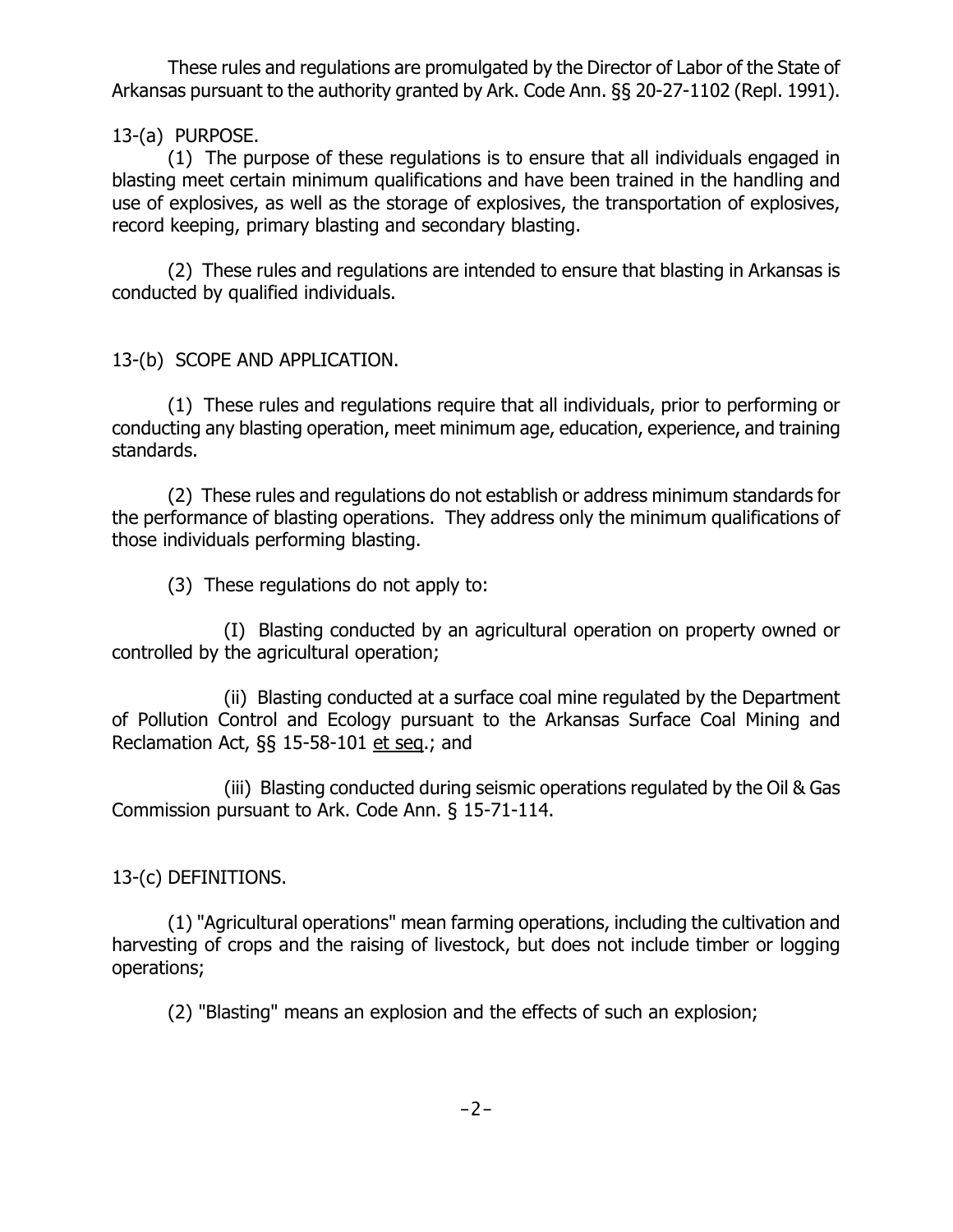(3) "Blasting agents" mean any material or mixture consisting of fuel and oxidizer, intended for blasting, not otherwise defined as an explosive (non-cap sensitive);

(4) "Construction" means the fabrication, erection, or building of pipelines, sewer lines, water lines, utilities, roads or buildings, including preparatory work and demolition work, which involves blasting;

(5) "Department" means the Arkansas Department of Labor;

(6) "Director" means the Director of the Arkansas Department of Labor;

(7) "Explosives" mean any chemical compound, mixture or device, the primary or common purpose of which is to function by explosion (the almost instantaneous release of heat and gas);

(8) "Handling" means the use of explosives and/or detonators;

(9) "Mining" means the extraction of minerals from the earth in nonliquid form or, if in liquid form, the extraction with workers underground and specifically includes quarries;

(10) "Storage" means any facility, such as a magazine, used for storing blasting agents; and

(11) "Transportation" means the carrying of explosives from one location to another.

## 13-(d) MINIMUM QUALIFICATIONS.

(1) No person shall perform blasting in Arkansas unless he/she:

- (I) is twenty-one (21) years of age or older;
- (ii) is a high school graduate or its equivalent;

(iii) is certified by the Department as having met the minimum training requirements of Regulation 13-(e) herein; and

(iv) has two (2) years experience in blasting or drilling operations under the direct supervision of someone qualified and certified to perform blasting in Arkansas; or has an engineering degree; or has two (2) years experience supervising blasting operations and the work of those performing blasting in a state other than Arkansas.

(2) Exceptions.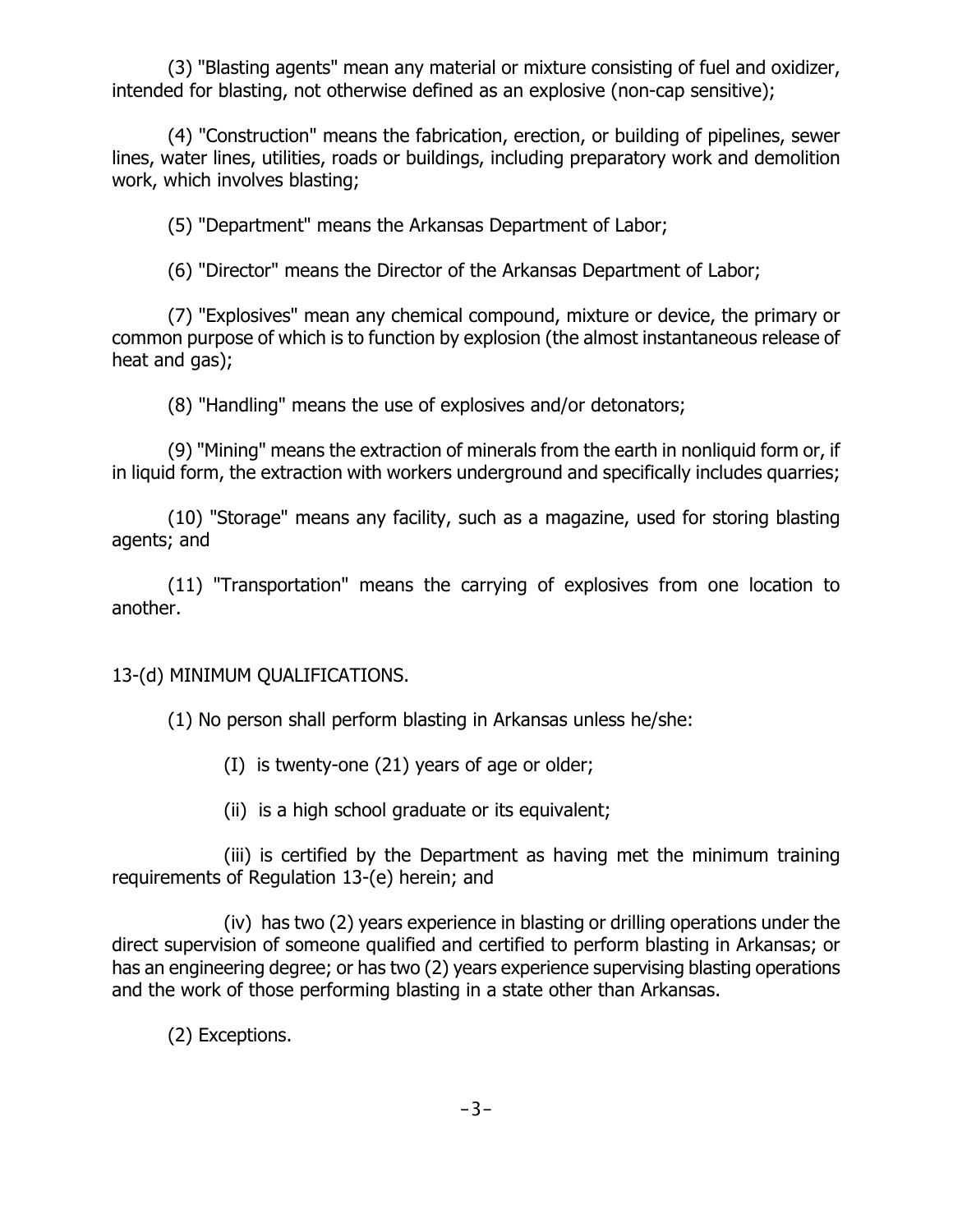(I) The educational requirement of Regulation  $13-(d)(1)(ii)$  and the experience requirement of Regulation 13-(d)(iv) shall not apply to those individuals who on the effective date of these regulations have been regularly performing blasting for a period of five (5) years or more. Such individuals must meet the other requirements of Regulation 13-(d)(1), including certification as having met the minimum training requirements.

(ii) Notwithstanding the provisions of regulation  $13-(d)(1)$ , a person may perform blasting if he/she is certified by the Department as a trainee pursuant to Regulation 13-(g) and is working under the direct supervision of someone qualified and certified to perform blasting in Arkansas.

13-(e) TRAINING.

(1) All individuals performing or conducting blasting shall have completed a training course approved by the Department of Labor on the handling, use, storage, and transportation of explosives.

(2) Frequency of training.

(I) Initial training shall be completed within one (1) year of the effective date of these regulations. Individuals who have been regularly supervising blasting operations for a period of five (5) years or more may, upon verification of such experience by the Department, complete refresher training within one (1) year of the effective date of these regulations in lieu of initial training.

- (ii) Refresher training shall be completed at least every three (3) years.
- (3) Approved training programs.
	- (I) The Department of Labor has approved the following training courses:

 (A) the course offered by the Department of Labor which consists of forty (40) hours of training for individuals that use five hundred one (501) pounds or more of explosives at anyone given time and twenty (20) hours of training for individuals that use five hundred (500) pounds or less of explosives at anyone given time; and

(B) any course for blasters approved and certified by the Office of Surface Mining, U.S. Department of Interior.

(ii) Application may be made to the Department for approval of a training course or program other than as provided in Regulation 13-(e)(3)(I). Such a course or program shall be substantially similar to the course offered by the Department of Labor. Application for approval of such a course shall be made by letter and shall include a course outline or syllabus, together with the name (s) and credentials of any instructor(s). The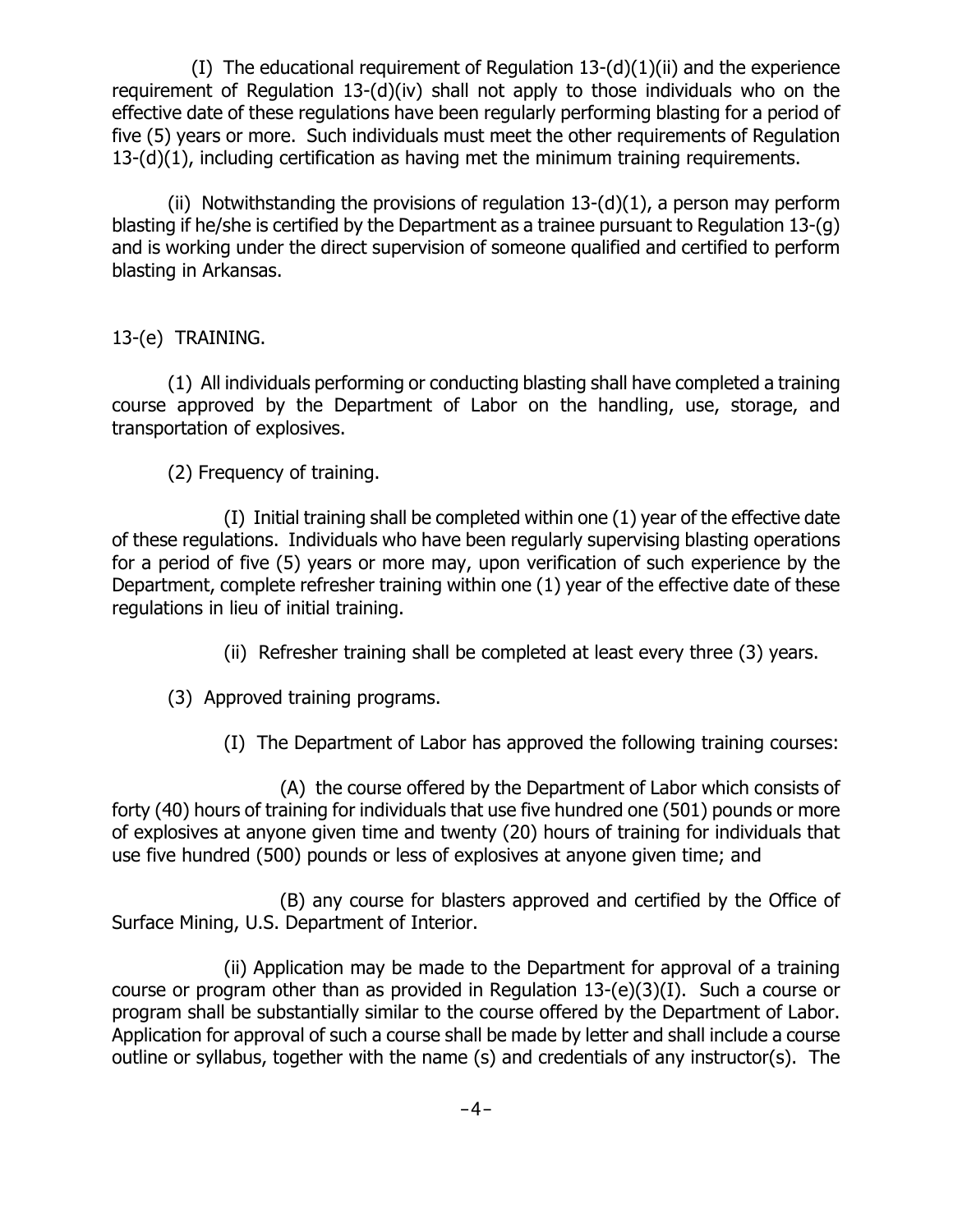Department shall investigate the application prior to approval.

(4) Substance of training.

(I) The initial training offered by the Department of Labor shall include the following:

| requirements of: | (A)                                                                                                                                                                                                                        |  |  |  |  |  | the proper means of storing explosives, including the      |  |  |
|------------------|----------------------------------------------------------------------------------------------------------------------------------------------------------------------------------------------------------------------------|--|--|--|--|--|------------------------------------------------------------|--|--|
|                  | $-$ 27 C.F.R. §§ 55.1-55.11 and 55.201-55.224<br>(1991);<br>$-30$ C.F.R. §§56.6100-56.6133; 57.6100-<br>57.6133; 75.1312 - 75.1313; and 77.1301<br>$(1991)$ ; and<br>- Arkansas Department of Labor, Safety Code<br>No. 8. |  |  |  |  |  |                                                            |  |  |
| requirements of: | (B)                                                                                                                                                                                                                        |  |  |  |  |  | the proper means of transporting explosives, including the |  |  |
|                  | - 30 C.F.R. §§ 56.6200 - 56.6205; 57.6200 - 57.6205;<br>75.1311; and 77.1302 (1991); and<br>- 49 C.F.R. §§ 172.1 et seq.; 173.1 - 173.63; and<br>177.800 et seq. (1991).                                                   |  |  |  |  |  |                                                            |  |  |

© the proper means of using explosives, including the requirements of:

> - 29 C.F.R. §§ 1910.109; 1926.900 - 1926.914 (1991); - 30 C.F.R. §§ 56.6300 - 56.6904; 57.6300 - 57.6960; 75.1300 - 75.1328; 77.1300 - 77.1304; and 715.19 (1991); and - Arkansas Department of Labor, Safety Code No. 8.

 (ii) The initial training offered by the Department of Labor shall consist of the following:

(A) Forty (40) hours of training for individuals who use five hundred one (501) pounds or more of explosives at any one given time. This will include most individuals performing blasting as a part of mining operations. This forty (40) hours of training will include classroom training and field observation; or

(B) Twenty (20) hours of training for individuals who use five hundred (500) pounds or less of explosives at any one (1) given time. This will include most individuals performing blasting as a part of construction. This twenty (20) hours of training will include classroom training only.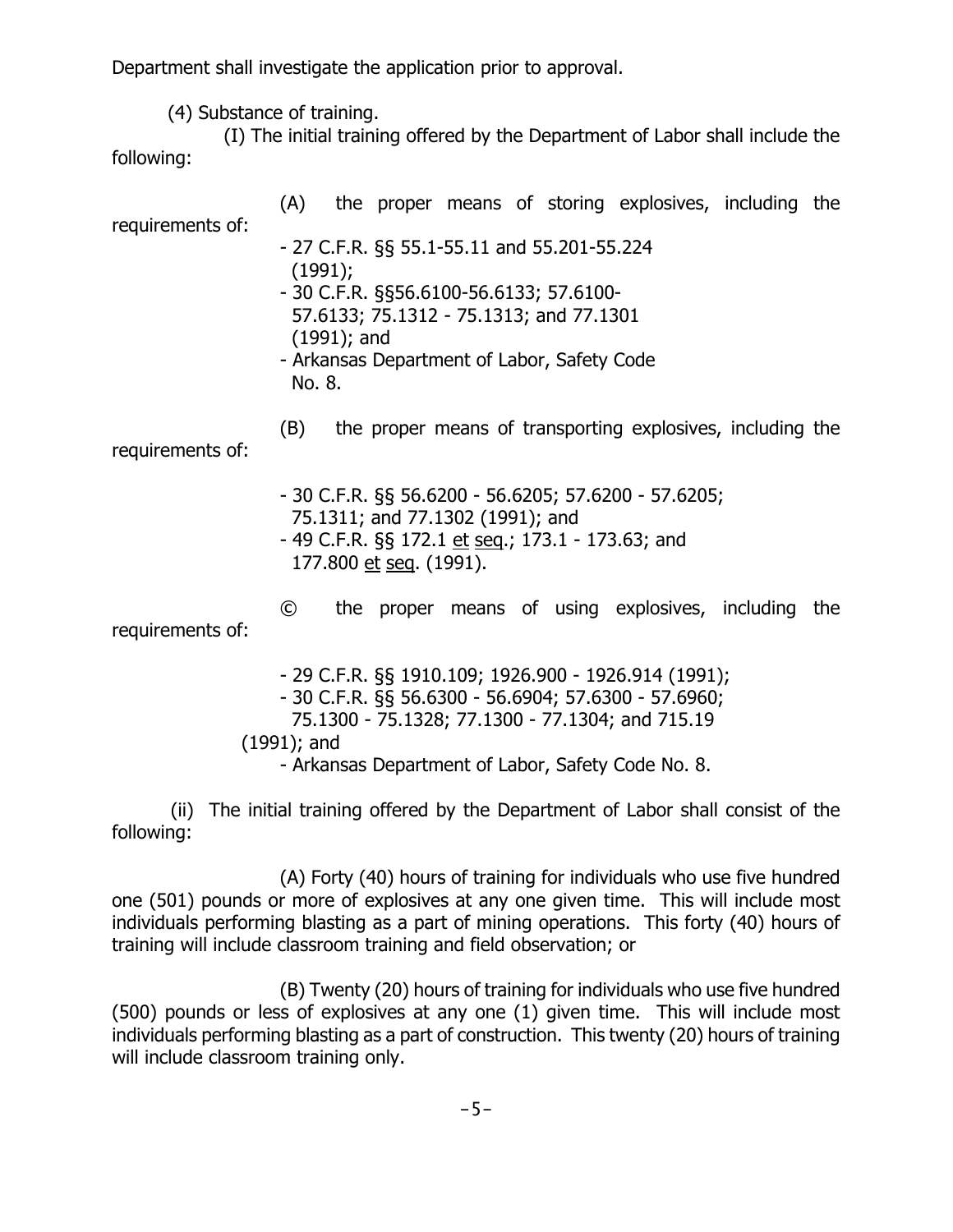(iii) At the conclusion of each initial training course, the Department will administer an examination solely for the purpose of providing the participant with a tool to help measure his or her level of expertise. Should a participant fail to achieve a score of at least sixty percent (60%), the Department may recommend additional training.

(iv) Refresher training shall be offered by the Department at least twice annually.

(A) Refresher training offered by the Department shall consist of a sixteen (16) hour course for those individuals covered by Regulation 13-(e)(4)(ii)(A) with respect to their initial training.

(B) Refresher training offered by the Department shall consist of a eight (8) hour course for those individuals covered by Regulation 13-(e)(4)(ii)(B) with respect to their initial training.

13-(f) CERTIFICATION.

(1) The Department shall certify that individuals meet the minimum qualifications established by Regulation 13-(d), including the training requirement of Regulation 13-(e) upon submission of an application on a form approved by the Department; proof that the minimum qualifications have been met or the applicant qualifies for an exemption; and the required fees.

(2) Each certificate of qualification shall expire on its face three (3) years from the date of issue. A new certificate of qualification shall be issued upon verification from the certificate holder that refresher training in conformity with Regulation 13-(e) has been completed.

13-(g) TRAINEES.

(1) The Department shall certify that an individual is a trainee authorized to perform blasting upon submission of an application on a form approved by the Department and verification that the trainee's supervisor is qualified and certified to perform blasting.

(2) Each trainee certificate shall expire on its face two (2) years from the date of issue.

(3) No individual may be certified as a trainee for a period longer than two (2) years. Upon the expiration of a trainee's certification, he /she must meet the minimum